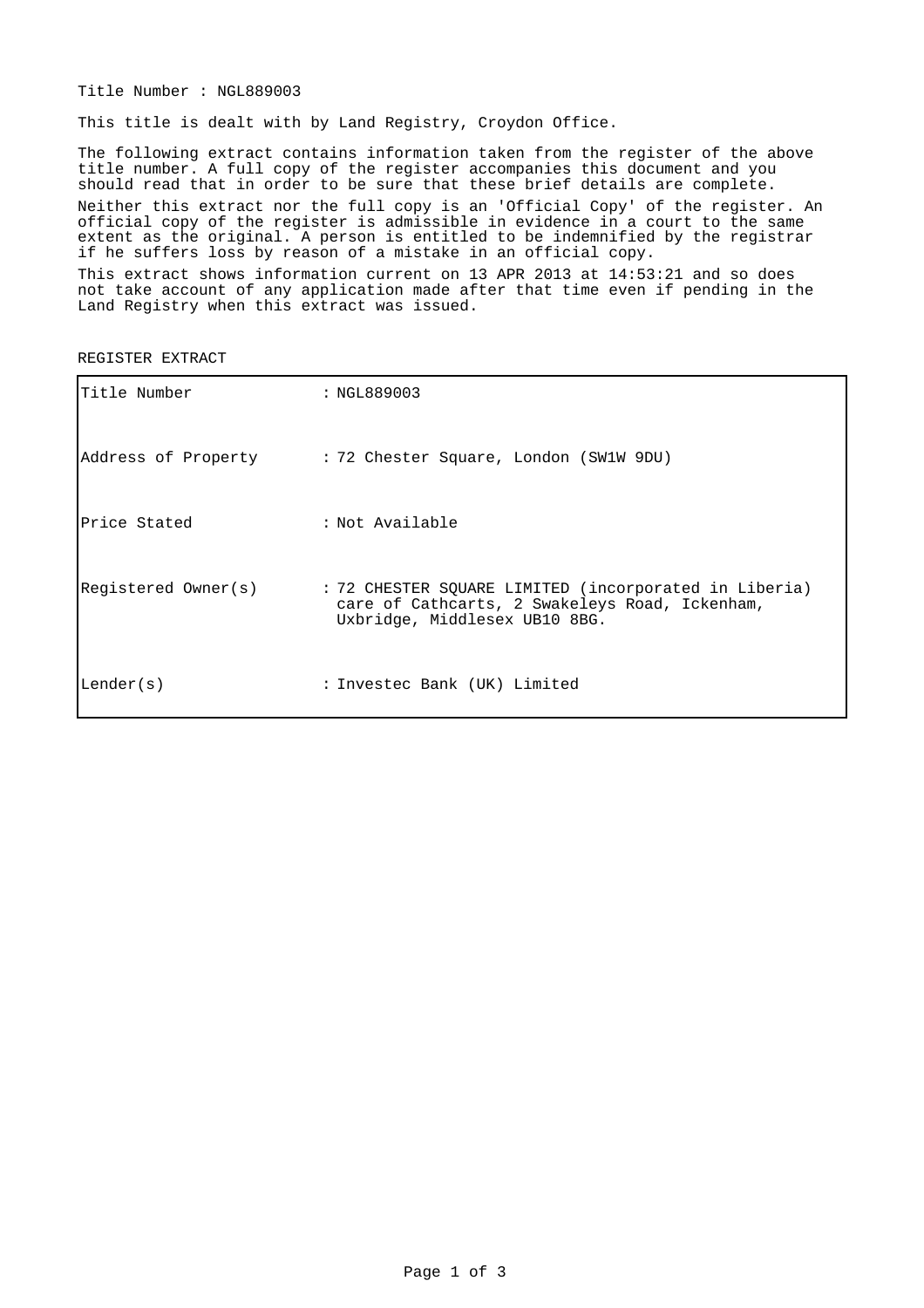This is a copy of the register of the title number set out immediately below, showing the entries in the register on 13 APR 2013 at 14:53:21. This copy does not take account of any application made after that time even if still pending in the Land Registry when this copy was issued.

This copy is not an 'Official Copy' of the register. An official copy of the register is admissible in evidence in a court to the same extent as the original. A person is entitled to be indemnified by the registrar if he suffers loss by reason of a mistake in an official copy. If you want to obtain an official copy, the Land Registry web site explains how to do this.

### A: Property Register

This register describes the land and estate comprised in the title.

CITY OF WESTMINSTER

1 (29.10.2007) The Freehold land shown edged with red on the plan of the above title filed at the Registry and being 72 Chester Square, London (SW1W 9DU).

NOTE: As to the part tinted blue on the title plan only the vaults below pavement level are included in the title.

- 2 (29.10.2007) The land has the benefit of the rights granted by but is subject to the rights reserved by the Transfer dated 27 September 2007 referred to in the Charges Register.
- 3 (29.10.2007) The land has the benefit of such easements and rights as the Transfer dated 27 September 2007 referred to in the Charges Register has had the effect of granting by virtue of section 10(2)(i) of the Leasehold Reform Act 1967.

## B: Proprietorship Register

This register specifies the class of title and identifies the owner. It contains any entries that affect the right of disposal.

#### Title absolute

- 1 (29.10.2007) PROPRIETOR: 72 CHESTER SQUARE LIMITED (incorporated in Liberia) care of Cathcarts, 2 Swakeleys Road, Ickenham, Uxbridge, Middlesex UB10 8BG.
- 2 (29.10.2007) RESTRICTION: No disposition of the registered estate by the proprietor of the registered estate is to be registered without a written consent signed by the proprietor for the time being of the Charge dated 27 September 2007 in favour of Investec Bank (UK) Limited referred to in the Charges Register.
- 3 (28.06.2010) RESTRICTION: No disposition of the registered estate by the proprietor of the registered estate is to be registered without a written consent signed by Cathcarts Solicitors of 2 Swakeleys Road, Ickenham, Middlesex UB10 8BG.
- 4 (28.06.2010) The proprietor's address for service has been changed.

## C: Charges Register

This register contains any charges and other matters that affect the land.

1 (29.10.2007) A Transfer of the land in this title dated 27 September 2007 made between (1) The Most Noble Gerald Cavendish Sixth Duke Of Westminster (2) Grosvenor Estate Belgravia and (3) 72 Chester Square Limited contains restrictive covenants.